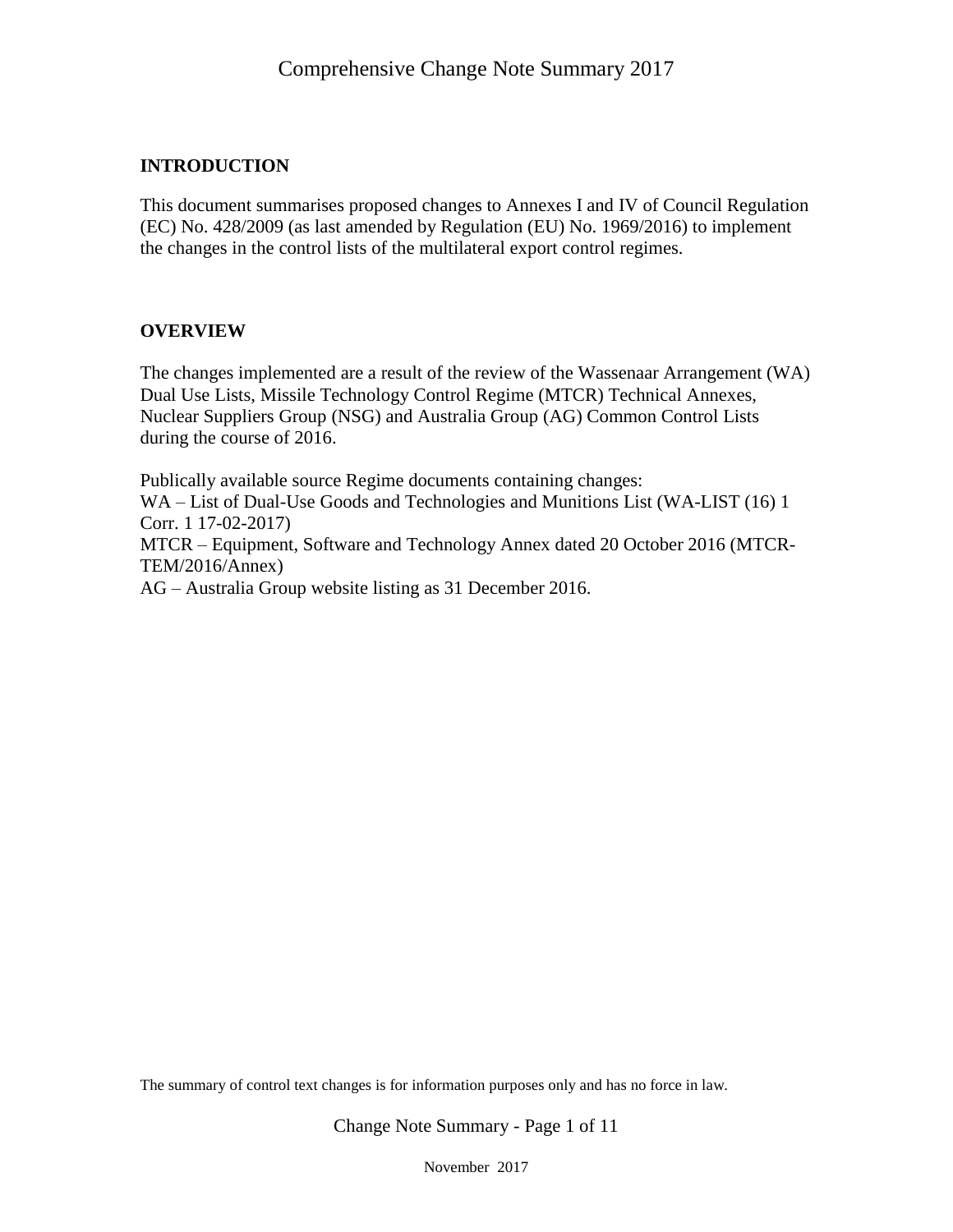#### **SUMMARY OF CHANGES FOR EACH SECTION OF ANNEX I:**

Bracketed terms mean the definition, Note or control entry has completely disappeared from Annex.

| <b>General</b> |      |                                                                                 |
|----------------|------|---------------------------------------------------------------------------------|
| Nota Bene      | Edit | Colon has been removed from end of 'N.B.' throughout Annex to<br>align with WA. |

| Contents, Notes &<br><b>Acronyms</b> |           |                          |
|--------------------------------------|-----------|--------------------------|
| <b>ADC</b>                           | <b>WA</b> | New acronym/abbreviation |
| <b>AHRS</b>                          | <b>WA</b> | Editorial change         |
| <b>ALE</b>                           | <b>WA</b> | New acronym/abbreviation |
| <b>ALU</b>                           | <b>WA</b> | Editorial change         |
| APP                                  | <b>WA</b> | New acronym/abbreviation |
| <b>APU</b>                           | <b>WA</b> | New acronym/abbreviation |
| <b>ATSM</b>                          | <b>WA</b> | Minor edit               |
| ATC                                  | <b>WA</b> | Minor edit               |
| <b>BJT</b>                           | <b>WA</b> | New acronym/abbreviation |
| <b>BPP</b>                           | <b>WA</b> | New acronym/abbreviation |
| <b>BSC</b>                           | <b>WA</b> | New acronym/abbreviation |
| CAD                                  | <b>WA</b> | <b>Editorial</b> change  |
| CCD                                  | <b>WA</b> | New acronym/abbreviation |
| CDU                                  | <b>WA</b> | Editorial change         |
| <b>CEP</b>                           | <b>WA</b> | Editorial change         |
| <b>CMM</b>                           | <b>WA</b> | New acronym/abbreviation |
| <b>CMOS</b>                          | <b>WA</b> | New acronym/abbreviation |
| <b>CNTD</b>                          | <b>WA</b> | Editorial change         |
| <b>CPLD</b>                          | <b>WA</b> | New acronym/abbreviation |
| <b>CPU</b>                           | <b>WA</b> | Editorial change         |
| <b>CVD</b>                           | <b>WA</b> | Editorial change         |
| CW                                   | <b>WA</b> | Editorial change         |
| CW for lasers                        | <b>WA</b> | Editorial change         |
| <b>DAC</b>                           | <b>WA</b> | New acronym/abbreviation |
| <b>DANL</b>                          | <b>WA</b> | New acronym/abbreviation |
| <b>DBRN</b>                          | <b>WA</b> | New acronym/abbreviation |
| <b>DDS</b>                           | <b>WA</b> | New acronym/abbreviation |
| <b>DMA</b>                           | <b>WA</b> | New acronym/abbreviation |
| <b>DME</b>                           | <b>WA</b> | Editorial change         |
| <b>DMOSFET</b>                       | <b>WA</b> | New acronym/abbreviation |
| (DS)                                 | <b>WA</b> | Editorial change         |
| $\rm EB$                             | <b>WA</b> | New acronym/abbreviation |
| (EBU)                                | <b>WA</b> | Entry removed            |
| <b>EB-PVD</b>                        | <b>WA</b> | Editorial change         |
| <b>EBW</b>                           | <b>WA</b> | New acronym/abbreviation |

The summary of control text changes is for information purposes only and has no force in law.

Change Note Summary - Page 2 of 11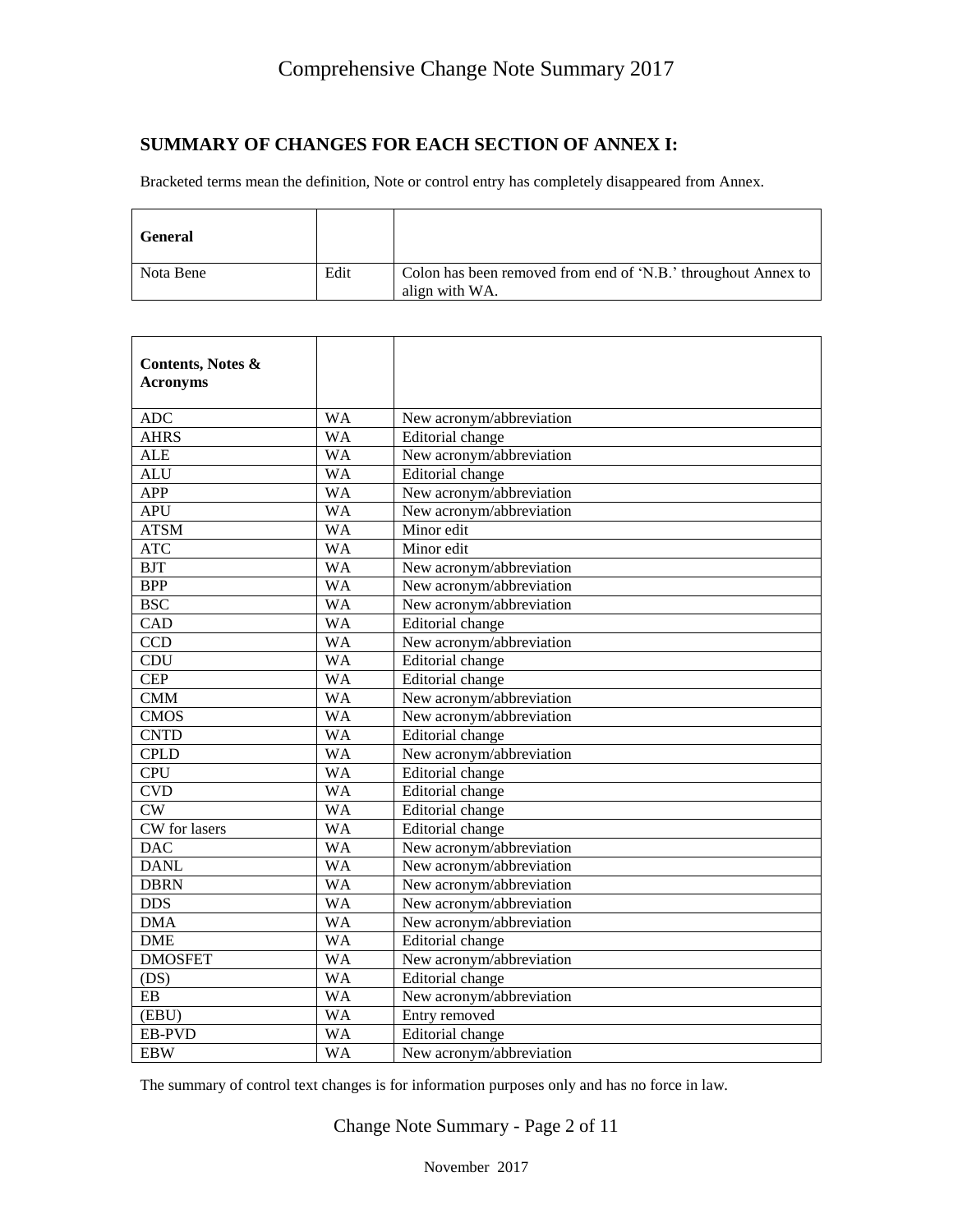| <b>ECM</b>     | <b>WA</b>       | Editorial change         |
|----------------|-----------------|--------------------------|
| (ECR)          | WA              | Entry removed            |
| <b>EDM</b>     | <b>WA</b>       | Editorial change         |
| <b>EEPROMS</b> | <b>WA</b>       | Editorial change         |
| (EIA)          | <b>WA</b>       | Entry removed            |
| (EMC)          | <b>WA</b>       | Entry removed            |
| (ETSI)         | <b>WA</b>       | Entry removed            |
| <b>EFI</b>     | <b>WA</b>       | New acronym/abbreviation |
| <b>EIRP</b>    | <b>WA</b>       | New acronym/abbreviation |
| <b>ERF</b>     | <b>WA</b>       | New acronym/abbreviation |
| <b>ERP</b>     | <b>WA</b>       | New acronym/abbreviation |
| <b>ETO</b>     | <b>WA</b>       | New acronym/abbreviation |
| <b>ETT</b>     | <b>WA</b>       | New acronym/abbreviation |
| <b>FADEC</b>   | <b>WA</b>       | New acronym/abbreviation |
| <b>FPGA</b>    | <b>WA</b>       | New acronym/abbreviation |
| <b>FPIC</b>    | <b>WA</b>       | New acronym/abbreviation |
| <b>FPLA</b>    | <b>WA</b>       | New acronym/abbreviation |
| <b>FPO</b>     | <b>WA</b>       | New acronym/abbreviation |
| <b>FWHM</b>    | <b>WA</b>       | New acronym/abbreviation |
| <b>GSM</b>     | <b>WA</b>       | New acronym/abbreviation |
| <b>GLONASS</b> | <b>WA</b>       | Editorial change         |
| <b>GPS</b>     | <b>WA</b>       | Editorial change         |
| <b>GNSS</b>    | <b>WA</b>       | New acronym/abbreviation |
| <b>GTO</b>     | <b>WA</b>       | New acronym/abbreviation |
| <b>HBT</b>     | <b>WA</b>       | Editorial change         |
| (HDDR)         | <b>WA</b>       | Entry removed            |
| <b>HEMT</b>    | <b>WA</b>       | Editorial change         |
| <b>IED</b>     | <b>WA</b>       | New acronym/abbreviation |
| <b>IFOV</b>    | <b>WA</b>       | Editorial change         |
| <b>IGBT</b>    | <b>WA</b>       | New acronym/abbreviation |
| <b>IGCT</b>    | <b>WA</b>       | New acronym/abbreviation |
| <b>IHO</b>     | <b>WA</b>       | New acronym/abbreviation |
| <b>ILS</b>     | <b>WA</b>       | Editorial change         |
| (IRIG)         | <b>WA</b>       | Entry removed            |
| <b>IMU</b>     | <b>WA</b>       | New acronym/abbreviation |
| <b>INS</b>     | <b>WA</b>       | New acronym/abbreviation |
| $\rm IP$       | <b>WA</b>       | New acronym/abbreviation |
| <b>IRS</b>     | <b>WA</b>       | New acronym/abbreviation |
| <b>IRU</b>     | <b>WA</b>       | New acronym/abbreviation |
| <b>ISA</b>     | $\overline{W}A$ | Editorial change         |
| <b>ISAR</b>    | <b>WA</b>       | Editorial change         |
| (TTS)          | <b>WA</b>       | Entry removed            |
| <b>LIDAR</b>   | <b>WA</b>       | Editorial change         |
| <b>LIDT</b>    | <b>WA</b>       | New acronym/abbreviation |
| LOA            | <b>WA</b>       | New acronym/abbreviation |
| <b>LRU</b>     | <b>WA</b>       | Editorial change         |
| (MAC)          | WA              | Entry removed            |
| (Mach)         | WA              | Entry removed            |
| <b>MLIS</b>    | <b>WA</b>       | Editorial change         |
| <b>MLS</b>     | WA              | Editorial change         |
| <b>MMIC</b>    | <b>WA</b>       | New acronym/abbreviation |

The summary of control text changes is for information purposes only and has no force in law.

Change Note Summary - Page 3 of 11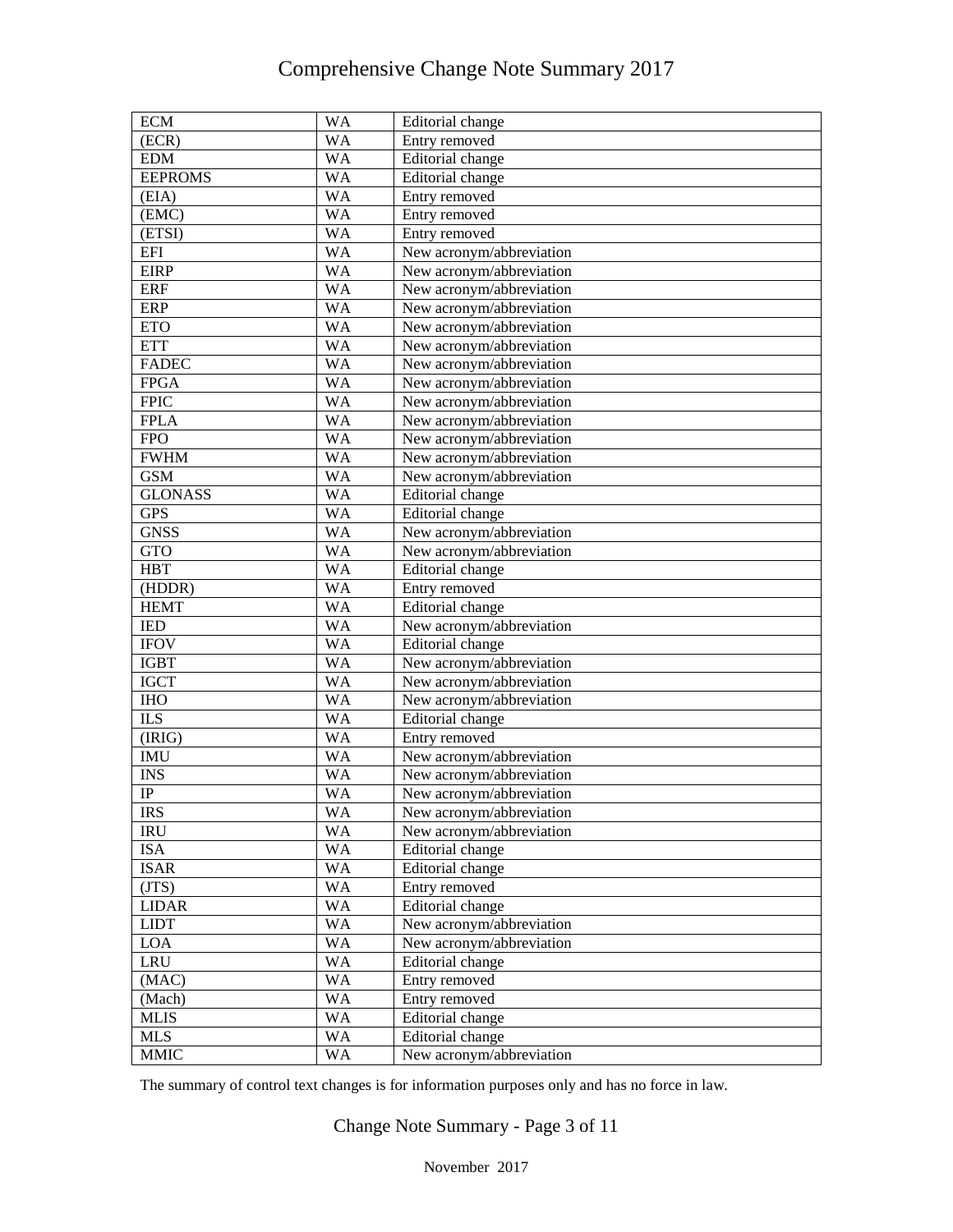| <b>MOCVD</b>  | <b>WA</b> | Editorial change         |
|---------------|-----------|--------------------------|
| <b>MOSFET</b> | WA        | New acronym/abbreviation |
| <b>MPM</b>    | WA        | New acronym/abbreviation |
| <b>MRAM</b>   | WA        | New acronym/abbreviation |
| <b>MRF</b>    | WA        | New acronym/abbreviation |
| <b>MRF</b>    | WA        | New acronym/abbreviation |
| <b>MRI</b>    | WA        | Editorial change         |
| <b>MTBF</b>   | WA        | Editorial change         |
| (Mtops)       | WA        | Entry removed            |
| <b>MTTF</b>   | WA        | Editorial change         |
| (NBC)         | WA        | Entry removed            |
| NA            | WA        | New acronym/abbreviation |
| <b>NDT</b>    | WA        | Editorial change         |
| <b>NEQ</b>    | WA        | New acronym/abbreviation |
| <b>OAM</b>    | WA        | New acronym/abbreviation |
| <b>OSI</b>    | WA        | New acronym/abbreviation |
| PAI           | WA        | New acronym/abbreviation |
| <b>PAR</b>    | WA        | Editorial change         |
| PIN           | WA        | Editorial change         |
| PCL           | WA        | New acronym/abbreviation |
| <b>PMR</b>    | WA        | New acronym/abbreviation |
| <b>PVD</b>    | WA        | New acronym/abbreviation |
| (PSD)         | WA        | Entry removed            |
| QAM           | WA        | Editorial change         |
| <b>RAP</b>    | WA        | New acronym/abbreviation |
| (SACMA)       | WA        | Entry removed            |
| <b>RNC</b>    | WA        | New acronym/abbreviation |
| S-FIL         | WA        | New acronym/abbreviation |
| <b>SAR</b>    | WA        | Editorial change         |
| SAS           | WA        | New acronym/abbreviation |
| SC            | WA        | Editorial change         |
| <b>SCR</b>    | WA        | New acronym/abbreviation |
| <b>SFDR</b>   | WA        | New acronym/abbreviation |
| <b>SHPL</b>   | WA        | New acronym/abbreviation |
| <b>SLAR</b>   | WA        | Editorial change         |
| (SMPTE)       | WA        | Entry removed            |
| SOI           | WA        | New acronym/abbreviation |
| SPLD          | WA        | New acronym/abbreviation |
| <b>SQUID</b>  | WA        | New acronym/abbreviation |
| <b>SRA</b>    | WA        | Editorial change         |
| <b>SRAM</b>   | WA        | Editorial change         |
| (SRM)         | WA        | Entry removed            |
| <b>SSB</b>    | WA        | Editorial change         |
| <b>SSR</b>    | WA        | Editorial change         |
| (TCSEC)       | WA        | Entry removed            |
| SSS           | WA        | New acronym/abbreviation |
| <b>TVR</b>    | WA        | New acronym/abbreviation |
| <b>UPR</b>    | WA        | New acronym/abbreviation |
| <b>UV</b>     | WA        | Editorial change         |
| <b>UTS</b>    | WA        | Editorial change         |
| <b>VJFET</b>  | WA        | New acronym/abbreviation |

The summary of control text changes is for information purposes only and has no force in law.

Change Note Summary - Page 4 of 11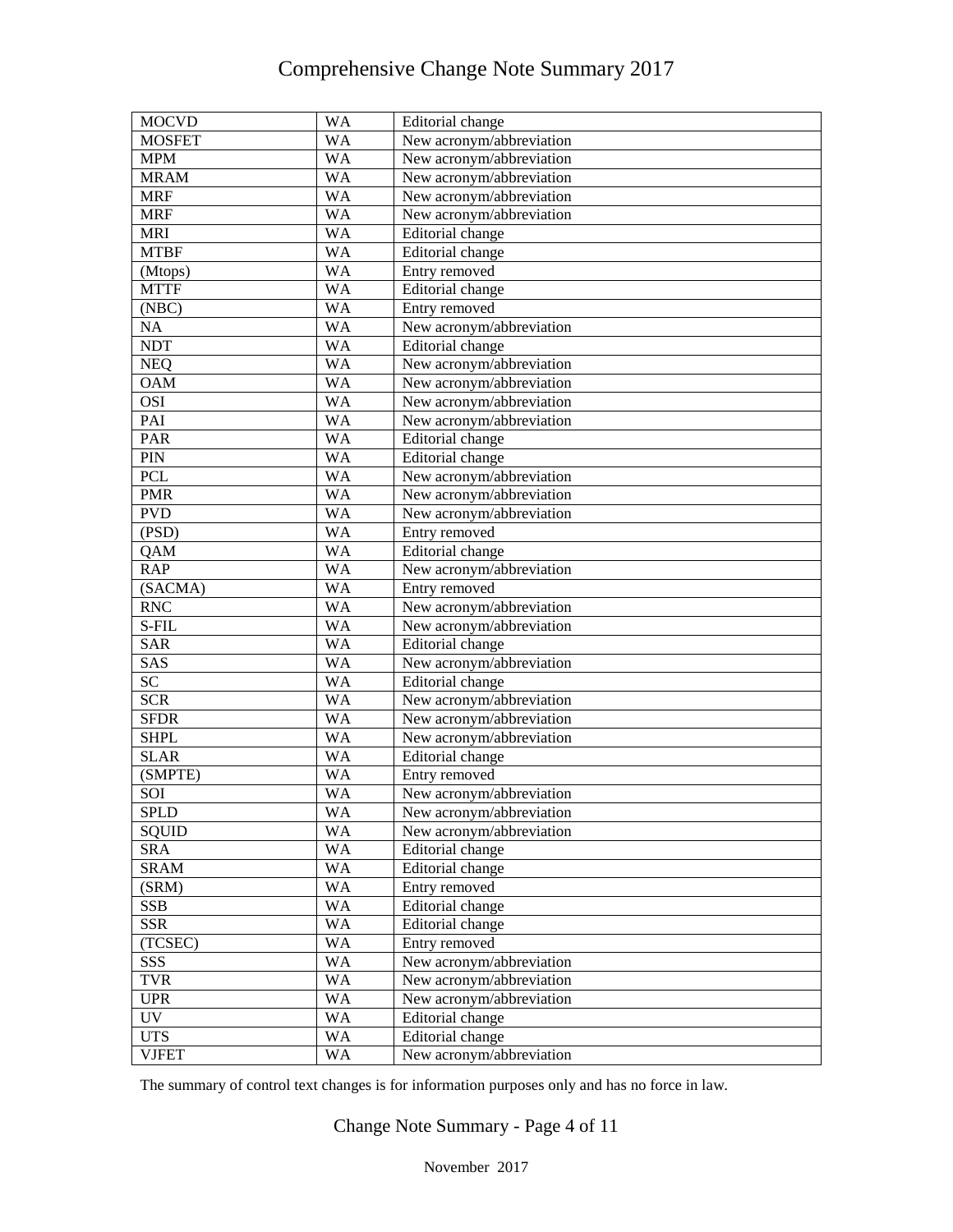| <b>VOR</b>  | WA | Editorial change         |
|-------------|----|--------------------------|
| YAG)        | WA | Entry removed            |
| <b>WLAN</b> | WA | New acronym/abbreviation |

| <b>Definition</b>          |           |                                                                |
|----------------------------|-----------|----------------------------------------------------------------|
| ("Adapted for use in war") | <b>WA</b> | Definition deleted                                             |
| "Active pixels"            | <b>WA</b> | Category 8 reference deleted                                   |
| "Aircraft"                 | <b>WA</b> | Category 6 reference added                                     |
| "Authentication"           | WA        | New definition for Category 5                                  |
| "Biological agents"        | <b>WA</b> | New definition for Category 1                                  |
| "Electronic assembly"      | <b>WA</b> | Reference to Cat 5 deleted                                     |
| "Fibrous or filamentary    | <b>WA</b> | Category 9 reference added.                                    |
| materials"                 |           |                                                                |
| "Frequency hopping"        | <b>WA</b> | Category 6 reference added.                                    |
| "Fly-by-light system"      | <b>WA</b> | Double quotes around "aircraft"                                |
| "Fly-by-wire system"       | <b>WA</b> | Double quotes around "aircraft"                                |
| "Monolithic Microwave      | <b>WA</b> | New definition for Categories 3 and 5                          |
| Integrate Circuit"         |           |                                                                |
| ("MMIC")                   |           |                                                                |
| "Program"                  | <b>WA</b> | Editorial change from "Programme"                              |
| "Real-time bandwidth"      | <b>WA</b> | Definition modified                                            |
| "Real-time processing"     | <b>WA</b> | Editorial change and references to Categories 2 and 7 deleted. |
| "Required"                 | <b>WA</b> | Category references amended                                    |
| "Software"                 | <b>WA</b> | Editorial changes of "programs" from "programme", and          |
|                            |           | "microprograms" from "microprogrammes"                         |
| "Spacecraft                | <b>WA</b> | Reference to Cat 7 deleted                                     |
| "Three dimensional         | <b>WA</b> | Definition modified                                            |
| integrated circuit"        |           |                                                                |
| "User-accessible           | <b>WA</b> | Editorial change                                               |
| programmability"           |           |                                                                |

| Category 0 |      |                                                              |
|------------|------|--------------------------------------------------------------|
| 0C004      | Edit | Asterisks on Annex IV regime entry on left-hand side removed |

| Category 1           |           |                                                                                         |
|----------------------|-----------|-----------------------------------------------------------------------------------------|
| 1A004.a.1.           | <b>WA</b> | Double quotes around "Biological agents"                                                |
| 1A004.a.2.           | <b>WA</b> | Radioactive materials "adapted for use in war" replaces with<br>'Radioactive materials' |
| 1A004.b.1            | <b>WA</b> | Double quotes around "Biological agents"                                                |
| 1A004.b.2.           | <b>WA</b> | Radioactive materials "adapted for use in war" replaces with<br>'Radioactive materials' |
| 1A004.c.1            | <b>WA</b> | Double quotes around "Biological agents"                                                |
| 1A004.c.2.           | <b>WA</b> | Radioactive materials "adapted for use in war" replaces with<br>'Radioactive materials' |
| 1A004.d. Tech Note 1 | <b>WA</b> | Minor amendment to the text                                                             |
| 1A004.d. Tech Note 2 | WА        | Original Tech Note b renumbered 2.                                                      |

The summary of control text changes is for information purposes only and has no force in law.

Change Note Summary - Page 5 of 11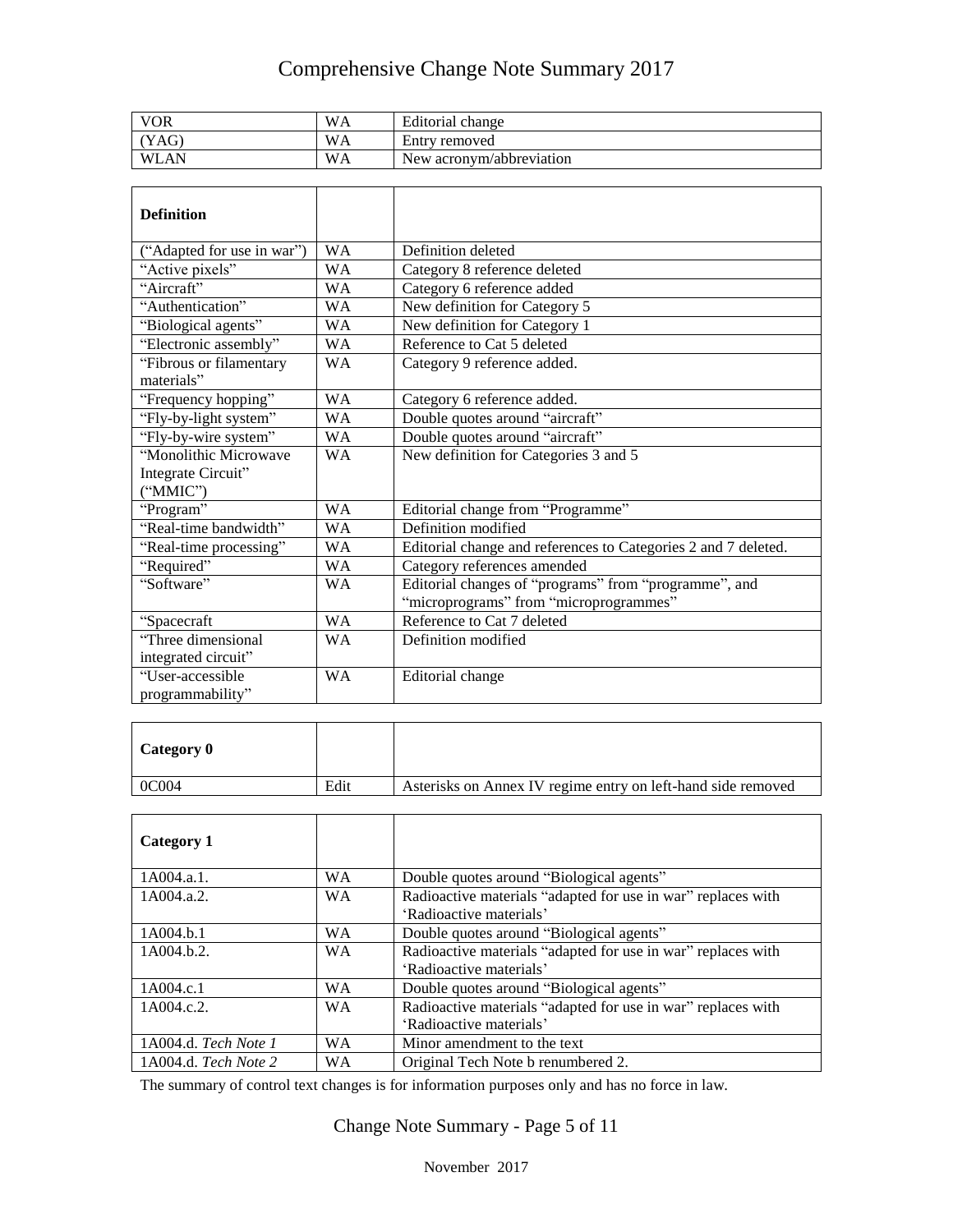| 1A004.d. Tech Note 3       | <b>WA</b>   | Minor amendment to the text                                          |
|----------------------------|-------------|----------------------------------------------------------------------|
| 1B001.b. Tech Note         | <b>WA</b>   | Parameters changed in Tech Note for control on Tape Laying           |
|                            |             | Machines.                                                            |
| 1B001.g. Tech Note         | <b>WA</b>   | Parameters changed in Tech Note for control on Tow Placement         |
|                            |             | Machines.                                                            |
| 1B001.g. Tech Note 2       | <b>WA</b>   | Note amended to include dry powder impregnated bands                 |
| 1B118                      | <b>MTCR</b> | Minor amendment to the text                                          |
| 1C007                      | <b>WA</b>   | Control for ceramic material rewritten to capture high end           |
|                            |             | materials.                                                           |
| 1C007.a.                   | <b>WA</b>   | Sub control on ceramic boride powders amended                        |
| 1C007.b.                   | <b>WA</b>   | Sub control of crude and semi fabricant borides of titanium          |
|                            |             | deleted.                                                             |
| 1C007.c.1.a., c.1.b., c.2. | <b>WA</b>   | Ceramic composite material sub-entry rewritten to include            |
|                            |             | composite material in previous sub-controls c, d, and f.; original c |
|                            |             | moved to 1A007c1b                                                    |
| 1C007.d.                   | <b>WA</b>   | Moved to 1A007c2                                                     |
| 1C007.e.                   | <b>WA</b>   | Sub-entry for precursor material amended                             |
| 1C007.f.                   | <b>WA</b>   | Moved to 1A007c1a, now 'not used'.                                   |
| 1C102.f., Note, Tech       | <b>MTCR</b> | New sub-entry to control 'Ultra High Temperature Ceramics',          |
| Notes $1 & 2$              |             | including new Note and 2 new Technical Notes.                        |
| 1C111.b.2.                 | <b>MTCR</b> | CAS number added to Hydroxy-terminated polybutadiene control         |
| 1C351.a.10.                | AG          | Control on Dengue virus deleted, now 'not used'.                     |
| 1C351.c.7.                 | AG          | Renamed to Chlamydia psittaci (Chlamydophila psittaci)               |
| 1C351.c.18.                | AG          | Renamed to Salmonella enterica subspecies enterica serovar           |
|                            |             | Typhi (Salmonella typhi)                                             |
| 1C351.c.19                 | Edit        | Correction Text (bracket replaced with semi-colon)                   |
| 1C351.c.19. Note           | AG          | Technical Note changed to Note, and amendment to the text            |
| 1C351.d.6.                 | AG          | Renamed to Shiga toxins (shiga-like toxins, verotoxins and           |
|                            |             | verocytotoxins); Note deleted.                                       |
| 1C351.d.9.                 | $\rm{AG}$   | Control on verotoxin and shiga-like ribosome inactivating            |
|                            |             | proteins deleted.                                                    |
| 1C351.d.10.                | AG          | Renamed to Microcystins (Cyanginosins)                               |
| 1C351.d.14.                | AG          | Renamed to Diacetoxyscirpenol                                        |
| 1C351.d.17.                | AG          | Renamed to Modeccin                                                  |
| 1C351.d.18.                | AG          | Renamed to Volkensin                                                 |
| 1C351.d.19.                | AG          | Renamed to Viscumin (Viscum Album Lectin 1)                          |
| 1C353.b. Tech Note 3       | AG          | Changed from micro-organisms to "microorganisms"                     |
| 1E002.c.2. Note            | <b>WA</b>   | Minor amendment to the text                                          |
| 1E002.f.                   | <b>WA</b>   | Reference to 1C007.d. removed                                        |

| Category 2                 |           |                                                               |
|----------------------------|-----------|---------------------------------------------------------------|
| 2A001.a.                   | WA        | Single quotes around 'rings' and 'rolling elements'.          |
| 2A001.a. Tech Notes $1 \&$ | <b>WA</b> | New Technical Notes (ISO references)                          |
|                            |           |                                                               |
| 2B001.b.2. (N.B.)          | WA.       | Nota Bene on parallel mechanism machine tools deleted         |
| 2B001.b.2.b.               | WA        | 'or' moved from c.                                            |
| (2B001.b.2.d. & Tech       | <b>WA</b> | Entry and Technical Note for parallel mechanism tools deleted |
| Note)                      |           |                                                               |
| 2B005                      | <b>WA</b> | Chapeau amended for deposition equipment                      |
| 2B007.a.                   | WА        | Programme changed to program                                  |

The summary of control text changes is for information purposes only and has no force in law.

Change Note Summary - Page 6 of 11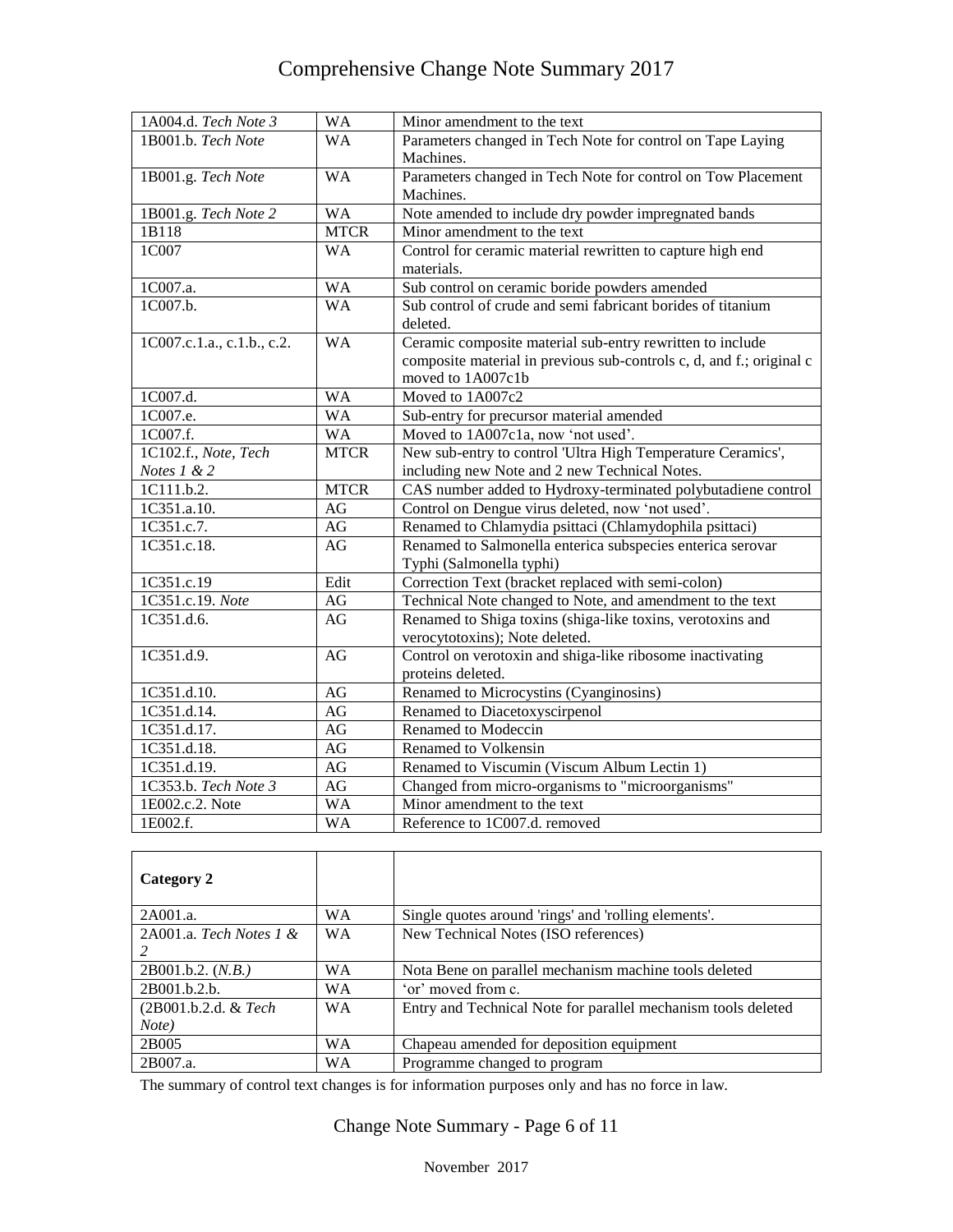| 2B109.b. Note         | <b>MTCR</b> | Note amended to include interstages                                |
|-----------------------|-------------|--------------------------------------------------------------------|
| 2B219.b.3.            | <b>NSG</b>  | Amendment to the control parameter for centrifugal balancing       |
|                       |             | machines.                                                          |
| 2B226                 | Edit        | Chapeau amended to make reference to 9B001 and 3B001               |
|                       |             | controls                                                           |
| 2B227.c. & b.         | Edit        | Minor amendments                                                   |
| 2B227.d.              | <b>NSG</b>  | New sub-control for plasma torches.                                |
| 2B227.e.              | <b>NSG</b>  | New sub-control for electron beam guns                             |
| 2B230.c.1 & .c.2      | <b>NSG</b>  | +/- removed from pressure transducers parameters.                  |
| 2B352.a.              | AG          | Control entry for containment facilities rewritten, with Technical |
|                       |             | Note deleted.                                                      |
| 2B352.b.1 & b.2.      | AG          | Pathogenic removed from text                                       |
| 2B352.d.              | Edit        | Chapeau amended                                                    |
| 2B352.d.1.            | AG          | Pathogenic removed from text, and micro-organisms replaced         |
|                       |             | with "microorganisms"                                              |
| 2B352.d. Note         | AG          | Minor amendment to the text                                        |
| 2E003.a.              | W           | Programmes replaced with programs                                  |
| 2E003.d.              | W           | Programmes replaced with programs                                  |
| 2E003.f. N.B.         | W           | Nota Bene text amended, and double quotes around "technology"      |
| Table - Deposition    | W           | Minor amendment to the text                                        |
| Techniques - Notes 10 |             |                                                                    |
| Table - Deposition    | W           | Minor amendment to the text                                        |
| Techniques - Notes 17 |             |                                                                    |

| Category 3                 |           |                                                                  |
|----------------------------|-----------|------------------------------------------------------------------|
|                            |           |                                                                  |
| 3A Note 1 & 2              | <b>WA</b> | Notes expanded to include 3A001.a.14.                            |
| 3A001.a. Note 2            | <b>WA</b> | Reference to "Monolithic Microwave Integrated Circuits           |
|                            |           | (MMICs)" added.                                                  |
| 3A001.a.2.                 | <b>WA</b> | Control increase to include ICs containing A/D converters,       |
|                            |           | EEPROMs, STRAMs and Magnetic Random Access Memories              |
|                            |           | (MRAM <sub>s</sub> )                                             |
| $3A001.a.5.a.1.$ to a.5. & | <b>WA</b> | Parameters for A/D converters modified in 3A001.a.5.a.1. to      |
| N.B.                       |           | 3A001.a.5.a.5.                                                   |
|                            |           | New Nota Bene added                                              |
| 3A001.a.5. Tech Notes 6    | <b>WA</b> | Minor amendment to Technical Notes.                              |
| &7                         |           |                                                                  |
| 3A001.a.7. N.B.            | <b>WA</b> | New Nota Bene FPGA added                                         |
| 3A001.a.14. & N.B. 1 & 2   | <b>WA</b> | New sub-entry added for integrated circuits with A/D convertors; |
|                            |           | including 2 new Nota Benes.                                      |
| 3A001.b. Tech Notes 1 &    | <b>WA</b> | New Technical Note for vacuum electronic devices; original       |
|                            |           | Tech Note becomes 1.                                             |
| 3A001.b.1. & Note 1        | <b>WA</b> | Control on electronic vacuum tubes rewritten                     |
| 3A001.b.1.a. 1.            | <b>WA</b> | Sub-control now refers to devices and not tubes.                 |
| 3A001.b.1.a. 2.            | <b>WA</b> | Sub-control now refers to devices and not tubes.                 |
| 3A001.b.1.a. 3.            | WA.       | Sub-control now refers to devices and not tubes.                 |
| 3A001.b.1.a. 4.            | <b>WA</b> | Sub-control now refers to devices and not tubes; new sub-entry   |
|                            |           | for gridded electron gun.                                        |
| 3A001.b.1.a. 5.            | <b>WA</b> | New sub-entry covering fractional bandwidth., including 3 new    |
|                            |           | sub-paragraphs                                                   |

The summary of control text changes is for information purposes only and has no force in law.

Change Note Summary - Page 7 of 11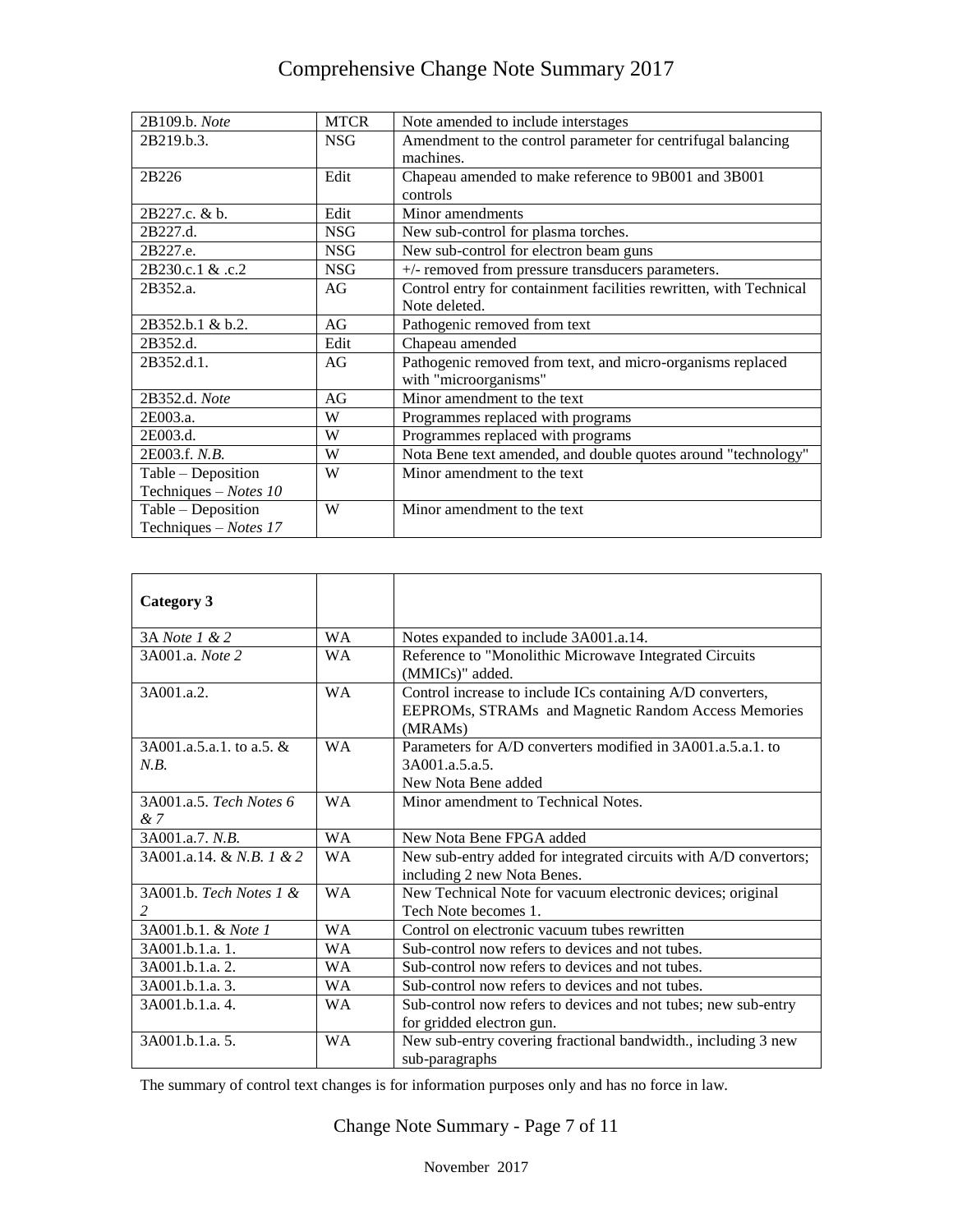| 3A001.b.1.b.              | <b>WA</b>              | Cross filed amplifier control amended                            |
|---------------------------|------------------------|------------------------------------------------------------------|
| 3A001.b.1.c.              | $\overline{\text{WA}}$ | Thermionic cathodes control amended.                             |
| 3A001.b.1.d. & Tech Note  | <b>WA</b>              | New sub-entry for devices that operate in dual mode; including   |
|                           |                        | new Tech Note.                                                   |
| 3A001.b.2. & N.B.         | <b>WA</b>              | Chapeau modified, with new defined term "MMIC" and new           |
|                           |                        | Nota Bene                                                        |
| 3A001.b.4.f. & (Tech      | <b>WA</b>              | Sub-entry for certain microwave solid state amplifiers deleted,  |
| Note)                     |                        | including Tech Note; now 'not used'.                             |
| 3A001.b. N.B. 1 & 2       | <b>WA</b>              | Original Nota Bene renumber 1 and new Nota Bene 2 added;         |
| 3A001.b. (Note 3)         |                        | Note 3 deleted.                                                  |
| 3A001.b.8.                | <b>WA</b>              | Chapeau modified for microwave power amplifiers.                 |
| 3A001.b.9.                | <b>WA</b>              | Chapeau modified for microwave power modules.                    |
| 3A001.b.11.a.             | <b>WA</b>              | Parameter modified in frequency synthesizer electronic           |
|                           |                        | assemblies sub-control to less than 143 ps.                      |
| 3A001.b.11.b.             | <b>WA</b>              | Frequency change parameter modified in frequency synthesizer     |
|                           |                        | electronic assemblies sub-control.                               |
| 3A001.b.11.c.             | <b>WA</b>              | Sub-control deleted, now 'not used'                              |
| 3A001.b.11.d.             |                        | Frequency change parameter modified in frequency synthesizer     |
|                           |                        | electronic assemblies sub-control.                               |
| 3A001.b.11.e.             |                        | Frequency change parameter modified in frequency synthesizer     |
|                           |                        | electronic assemblies sub-control.                               |
| 3A001.b.11.f.             |                        | Sub-control deleted, now 'not used'                              |
| 3A001.b.12.               | <b>WA</b>              | New control for MMIC transmit/receive modules, including 4       |
|                           |                        | sub-paragraph and Technical Notes 1 to 7                         |
| 3A001.f.                  | <b>WA</b>              | Control on rotary position encoders amended to include rings     |
|                           |                        | dics and scales.                                                 |
| 3A002.c.4.b., b.1. & b.2. | <b>WA</b>              | Control on signal analysers amended to include new sub-entry for |
|                           |                        | frequency mask triggers of deleted 3A002.c.5.                    |
| 3A002.c.4.b. Tech Notes 1 | <b>WA</b>              | Minor text amendment to Technical Notes 1 and 2                  |
| & 2                       |                        |                                                                  |
| 3A002.c.5.                | <b>WA</b>              | Entry moved to 3A002.c.4.b.2.; now 'not used'.                   |
| 3B001                     | Edit                   | New Nota Bene included                                           |
| 3B001.a.1.                | <b>WA</b>              | Minor text amendment to epitaxial growth equipment               |
| 3C001.d. Note             | <b>WA</b>              | Minor amendment to Note                                          |
| 3E001 Note 1 & 2          | <b>WA</b>              | Minor amendment to Notes 1 and 2                                 |
| 3E002 Note 2 & 3          | <b>WA</b>              | Minor amendment to Notes 2 and 3                                 |
| 3E003.g.                  | <b>WA</b>              | Minor amendment to text to include 'Vacuum electronic devices'   |

| Category 4        |           |                                                      |
|-------------------|-----------|------------------------------------------------------|
| 4A003.b.          | <b>WA</b> | Parameter changed from 12.5 Weighted TeraFLOPS to 16 |
|                   |           | Weighted TeraFLOPS                                   |
| 4A003.e. $(N.B.)$ | Edit      | Nota Bene deleted as control not used.               |
| 4A005             | <b>WA</b> | Chapeau for intrusion software control amended       |
| 4D001.b.1.        | <b>WA</b> | Parameter changed from 6.0 to 8.0 Weighted TeraFLOPS |
| 4D004             | <b>WA</b> | Chapeau for intrusion software amended               |
| 4E001.b.          | <b>WA</b> | Chapeau amended to account for GTN                   |
| 4E001.b.1.        | WA        | Parameter changed from 6.0 to 8.0 Weighted TeraFLOPS |

| The summary of control text changes is for information purposes only and has no force in law. |  |  |  |  |
|-----------------------------------------------------------------------------------------------|--|--|--|--|
|                                                                                               |  |  |  |  |

Change Note Summary - Page 8 of 11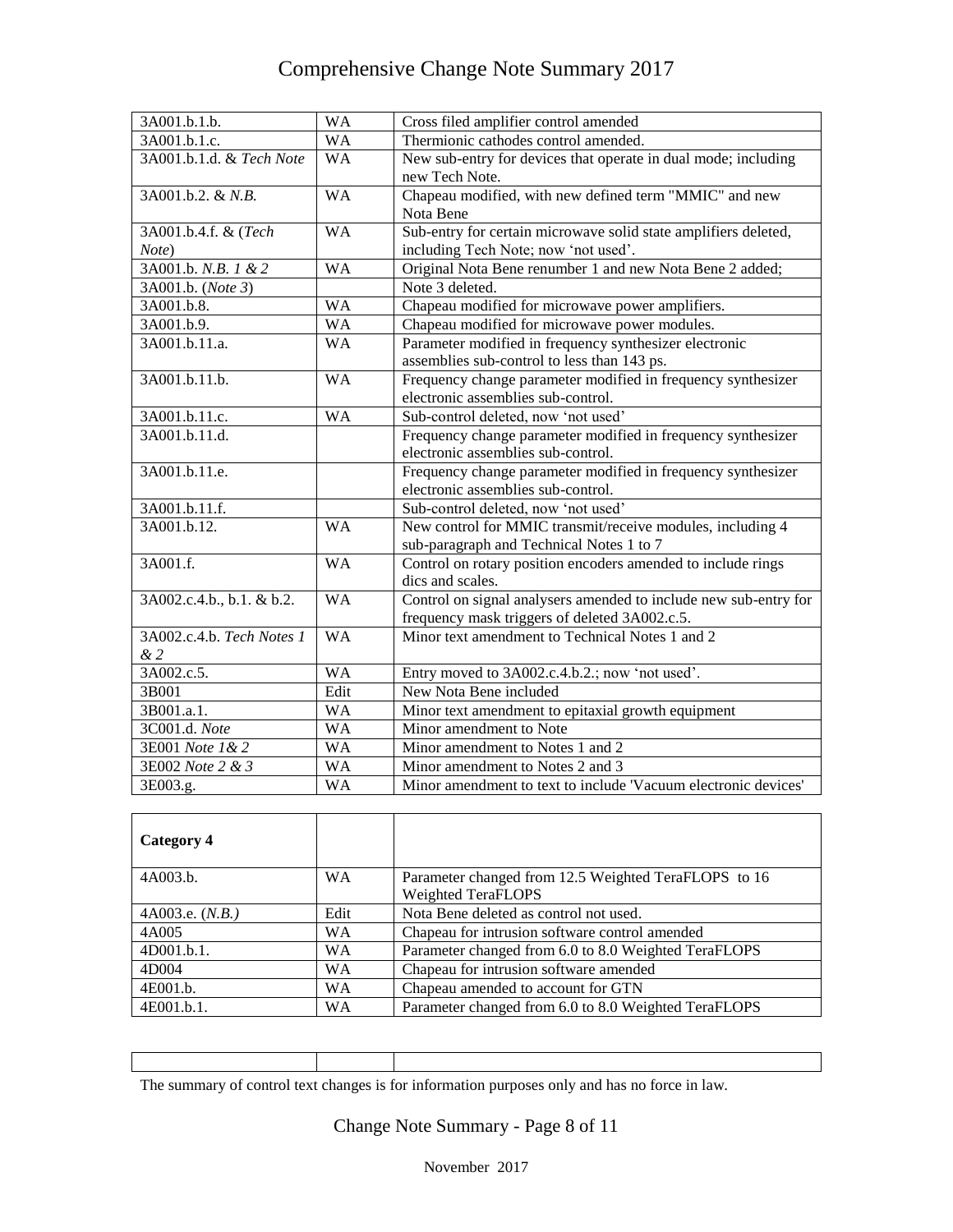| <b>Category 5 Part 1</b>               |           |                                                                                                                         |
|----------------------------------------|-----------|-------------------------------------------------------------------------------------------------------------------------|
| 5A001.b.6.                             | <b>WA</b> | Parameter for telecommunications equipment with voice coding<br>changed from 2400 to 700 bit/s                          |
| 5B001.b.2.c., (Note &                  | <b>WA</b> | Control for development equipment of certain coherent                                                                   |
| Tech Note)                             |           | telecommunications equipment deleted, now 'not used'; Note and                                                          |
|                                        |           | Tech Note deleted.                                                                                                      |
| 5E001.b.1.                             | <b>WA</b> | Chapeau amended.                                                                                                        |
| 5E001.c.1. & (Tech Note)               | <b>WA</b> | Control for technology for equipment employing high transfer<br>rates deleted, now 'not used'; Tech Note deleted.       |
| 5E001.c.2.c. (Note & Tech              | <b>WA</b> | Control for technology for certain coherent telecommunications                                                          |
| Note)                                  |           | equipment deleted, now 'not used'; Note and Tech Note deleted                                                           |
| 5E001.c.2.e. Note                      | <b>WA</b> | Minor amendment to Note                                                                                                 |
| 5E001.4.b. Note                        | <b>WA</b> | Minor amendment to the text                                                                                             |
| 5E001.d.                               | <b>WA</b> | Minor consequential amendment                                                                                           |
| <b>Category 5 Part 2</b>               |           |                                                                                                                         |
| Note 3 - Cryptographic<br>Note         | <b>WA</b> | Refinement of text of CN                                                                                                |
| Note 3 Tech Note                       | <b>WA</b> | Refinement of text of Tech Note to CN                                                                                   |
| (Note 4)                               | <b>WA</b> | Note deleted and incorporated into control 5A002a.                                                                      |
| 5A002.a.                               | <b>WA</b> | Control on cryptography rewritten, new sub-controls 1 to 4.                                                             |
| 5A002.a. Tech Notes1 & 2               | <b>WA</b> | Tech Notes explaining 'cryptography for data confidentiality'                                                           |
|                                        |           | and algorithms added                                                                                                    |
| 5A002a. Note 1                         | <b>WA</b> | New Note concerning authority requests.                                                                                 |
| 5A002.a. Note 2                        | <b>WA</b> | Original note renamed Note 2                                                                                            |
| 5A002.a. Note 2.a.                     | <b>WA</b> | Smart Card decontrol Note rewritten, including new sub-entries                                                          |
| 5A002.a. Note 2.b.2.                   | Edit      | Minor amendment                                                                                                         |
| 5A002.a. Note 2.b. Tech<br><b>Note</b> | <b>WA</b> | "Authentication" globally defined.                                                                                      |
| 5A002.a. Note 2.e.                     | <b>WA</b> | Minor amendment.                                                                                                        |
| 5A002.a. Note 2.f.                     | <b>WA</b> | Decontrol Note for wireless devices amended, including 2 sub-<br>paragraphs.                                            |
| (5A002.a. Note g)                      | <b>WA</b> | Note for cryptographic activation deleted as now in 5A002a.                                                             |
| 5A002.a. Note 2.h.                     | <b>WA</b> | Note changed from Note h to Note g, and minor text amendment                                                            |
| 5A002.a. Note 2.i.                     | <b>WA</b> | Note changed from Note i to Note h                                                                                      |
| 5A002.a. <i>Note2. j.</i>              | <b>WA</b> | Note changed from Note j to Note i                                                                                      |
| 5A003                                  | Edit      | Regime entry included in left-hand side                                                                                 |
| 5A003.a. Note                          | WA        | Text amendment to the Note to add ISO Reference.                                                                        |
| 5A004                                  | Edit      | Regime entry added.                                                                                                     |
| 5D002.a.1., a.2. & a.3.                | WA        | Software control entry rewritten to identify 5A002, 5A003 and<br>5A004 equipment                                        |
| 5D002.b.                               | <b>WA</b> | Original control for software to support 5E002 technology<br>deleted and original 5D002d moved.                         |
| 5D002.c.1, c.2. & c.3.                 | <b>WA</b> | Original 5D002c1 rewritten to identify 5A002, 5A003 and<br>5A004 equipment; original c2 certification software deleted. |
| 5D002.d.                               | <b>WA</b> | Software for cryptographic activation moved to 5D002.b., now<br>'not used'.                                             |

The summary of control text changes is for information purposes only and has no force in law.

Change Note Summary - Page 9 of 11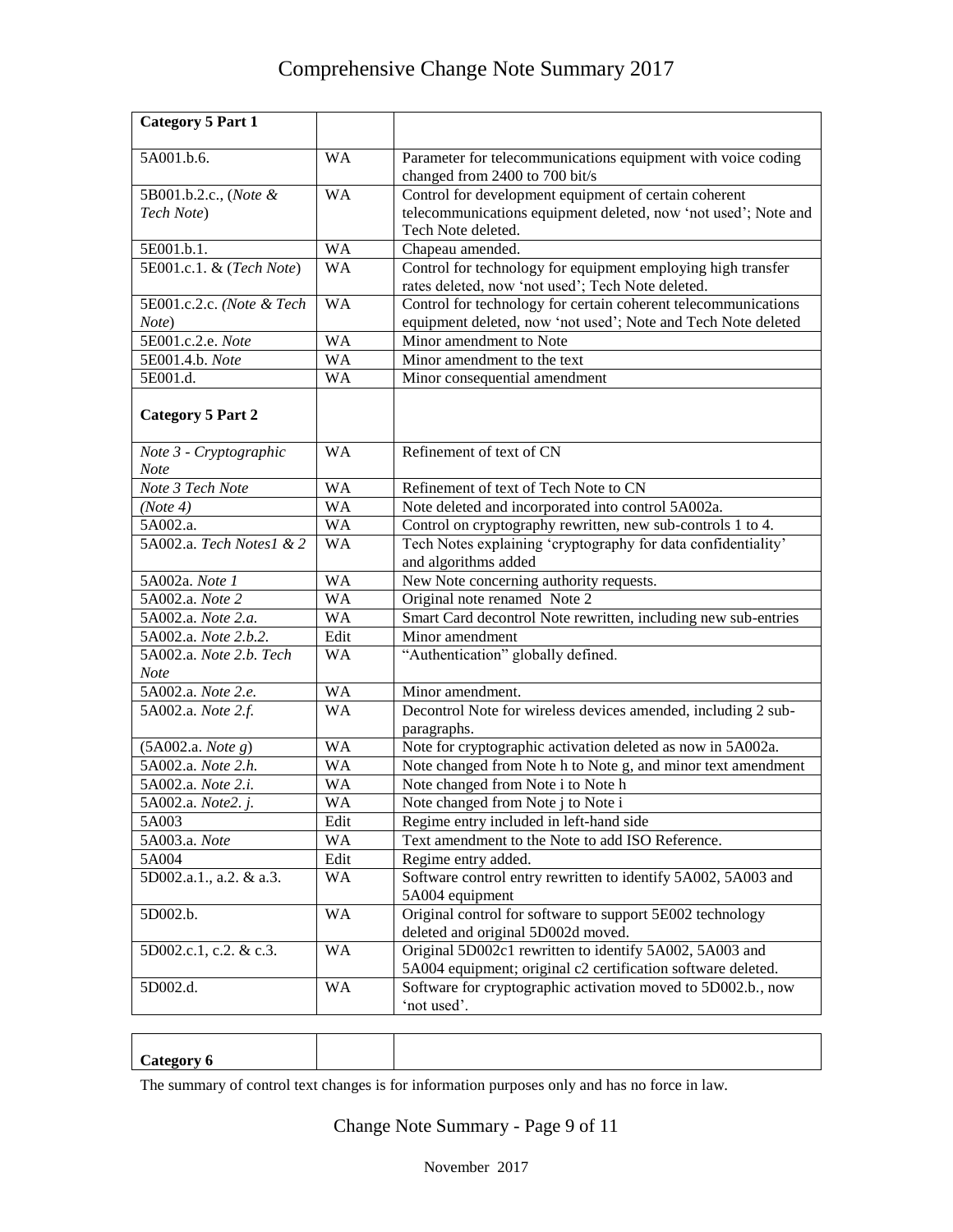| 6A001.a.1.                             | Edit       | Controls 6A001.a.1.c. to 6A001.a.1.e. alignment corrected from<br>published Annex.              |
|----------------------------------------|------------|-------------------------------------------------------------------------------------------------|
| 6A001.a.1.d.                           | <b>WA</b>  | Double quotes around "accuracy"                                                                 |
| 6A001.a.1.a.2.b.4.                     | <b>WA</b>  | Double quotes around "accuracy"                                                                 |
| 6A001.a.2.c.                           | <b>WA</b>  | "user-accessible programmability" hyphenated                                                    |
| 6A001.a.2.d. N.B.                      | <b>WA</b>  | New Nota Bene included for control on heading sensors                                           |
| 6A003.b.4. Note 3.b.1.                 | <b>WA</b>  | Note amended, 'per pixel' removed                                                               |
| 6A005.a.6.a.                           | <b>WA</b>  | Laser parameter increased from 200 to 500 W                                                     |
| 6A005.a.8.                             | <b>WA</b>  | Control amended for lasers exceeding 1555nm.                                                    |
| 6A005.a.9.                             | <b>WA</b>  | New control for laser exceeding 1850nm, including 2 sub-<br>controls.                           |
| 6A005.a.10.                            | <b>WA</b>  | New control for lasers exceeding 2100nm                                                         |
| 6A005.b.6.a.                           | <b>WA</b>  | Minor text amendment                                                                            |
| 6A005.b.8.                             | <b>WA</b>  | Control amended for lasers exceeding 1555nm.                                                    |
| 6A005.b.9.                             | <b>WA</b>  | New control for laser exceeding 1850nm, including 4 sub-<br>controls.                           |
| 6A005.b.10.                            | <b>WA</b>  | New control for lasers exceeding 2100nm, including 2 sub-<br>controls.                          |
| 6A005.e.3.c.                           | Edit       | Control 6A005.e.3. alignment corrected from published Annex                                     |
| 6A226.a.                               | <b>NSG</b> | Minor text amendment to include polyvinylidene fluoride<br>(PVDF) / polyvinyl difluoride (PVF2) |
| 6D003.a.1., 2., 3., 4., &<br>5а.       | <b>WA</b>  | "real-time processing" hyphenated for beam forming software                                     |
| 6D003.f.3. & 4.                        | <b>WA</b>  | "real-time processing" hyphenated for acoustic data software                                    |
| 6D003.h.1.                             | <b>WA</b>  | Spelling of "programmes" changed to "programs" for Air Traffic                                  |
|                                        |            | Control software                                                                                |
| 6E003.a.1.<br>$6E003.a.\overline{2}$ . | <b>WA</b>  | Minor amendment to the text                                                                     |
|                                        | <b>WA</b>  | Minor amendment to the text                                                                     |
| 6E201 Note 1 & 2                       | Edit       | Note added to remove technology for non-NSG lasers; original<br>Note renumbered 1.              |

| Category 7                       |             |                                                                                          |
|----------------------------------|-------------|------------------------------------------------------------------------------------------|
| 7A103.a.                         | <b>MTCR</b> | Chapeau modified with reference to 'Inertial measurement<br>equipment or systems'.       |
| 7A103.a.1. Note                  | Edit        | Note added that was agreed but inadvertently missed out of<br>published Annex last year. |
| 7A103.a. Note                    | Edit        | Re-alignment of Note                                                                     |
| 7A103.a. Tech Note               | <b>MTCR</b> | Local definition of 'Inertial measurement equipment or systems'<br>introduced.           |
| 7D003.e.                         | W A         | CAD software control increased.                                                          |
| 7D <sub>004</sub>                | <b>WA</b>   | Source code for certain development technology increased                                 |
| 7E003 Note                       | <b>WA</b>   | Minor amendment to the Note text                                                         |
| 7E004.b.5. <i>Note a &amp; b</i> | <b>WA</b>   | Decontrol Note for technology for digital flight management<br>system amended.           |
| 7E004.b. Note                    | <b>WA</b>   | Minor amendment to Note.                                                                 |

| <b>Category 8</b> |  |  |  |  |
|-------------------|--|--|--|--|
|-------------------|--|--|--|--|

The summary of control text changes is for information purposes only and has no force in law.

Change Note Summary - Page 10 of 11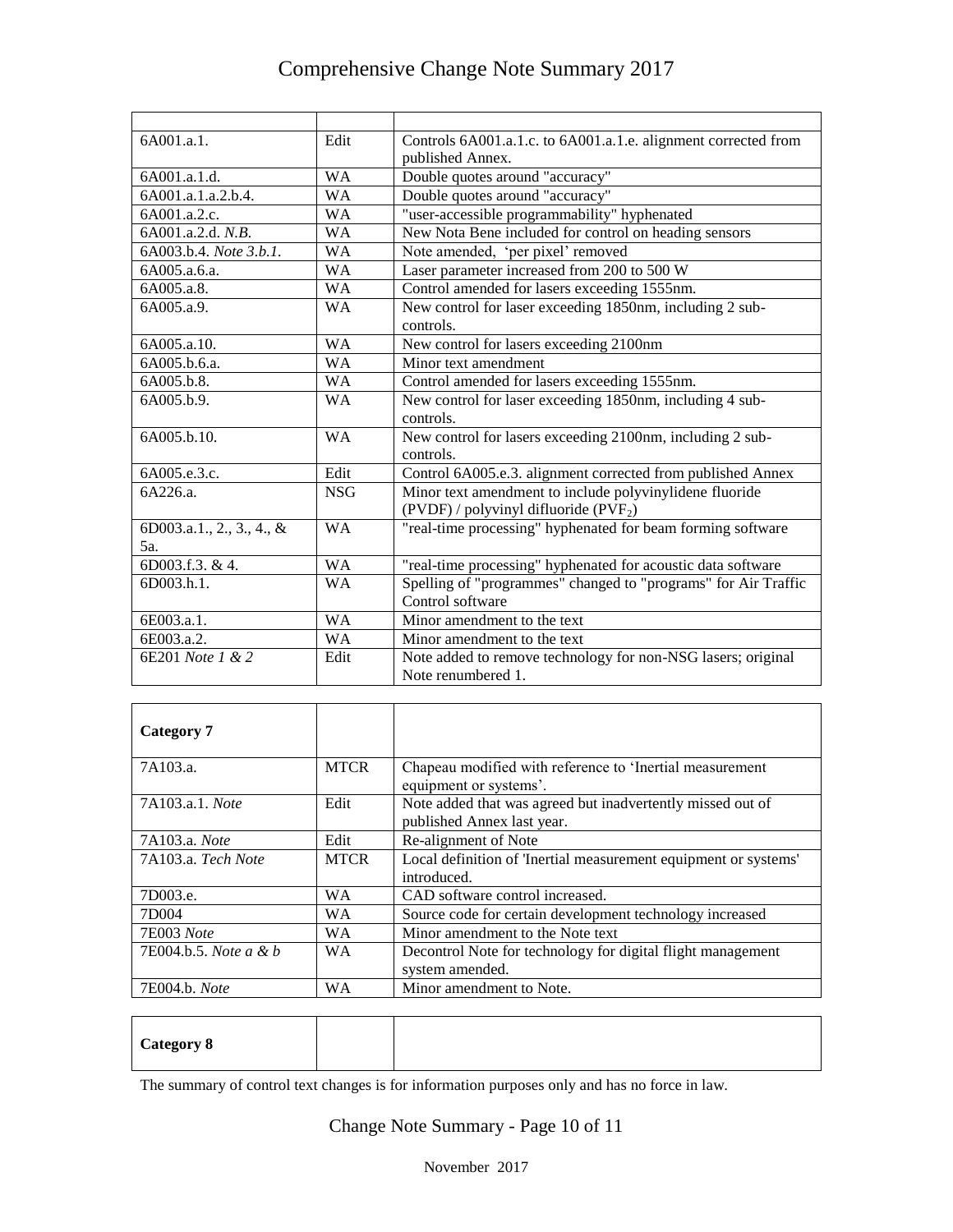8C001 *Tech Note* WA Tech Note for control on syntactic foam amended.

The summary of control text changes is for information purposes only and has no force in law.

Change Note Summary - Page 11 of 11

November 2017